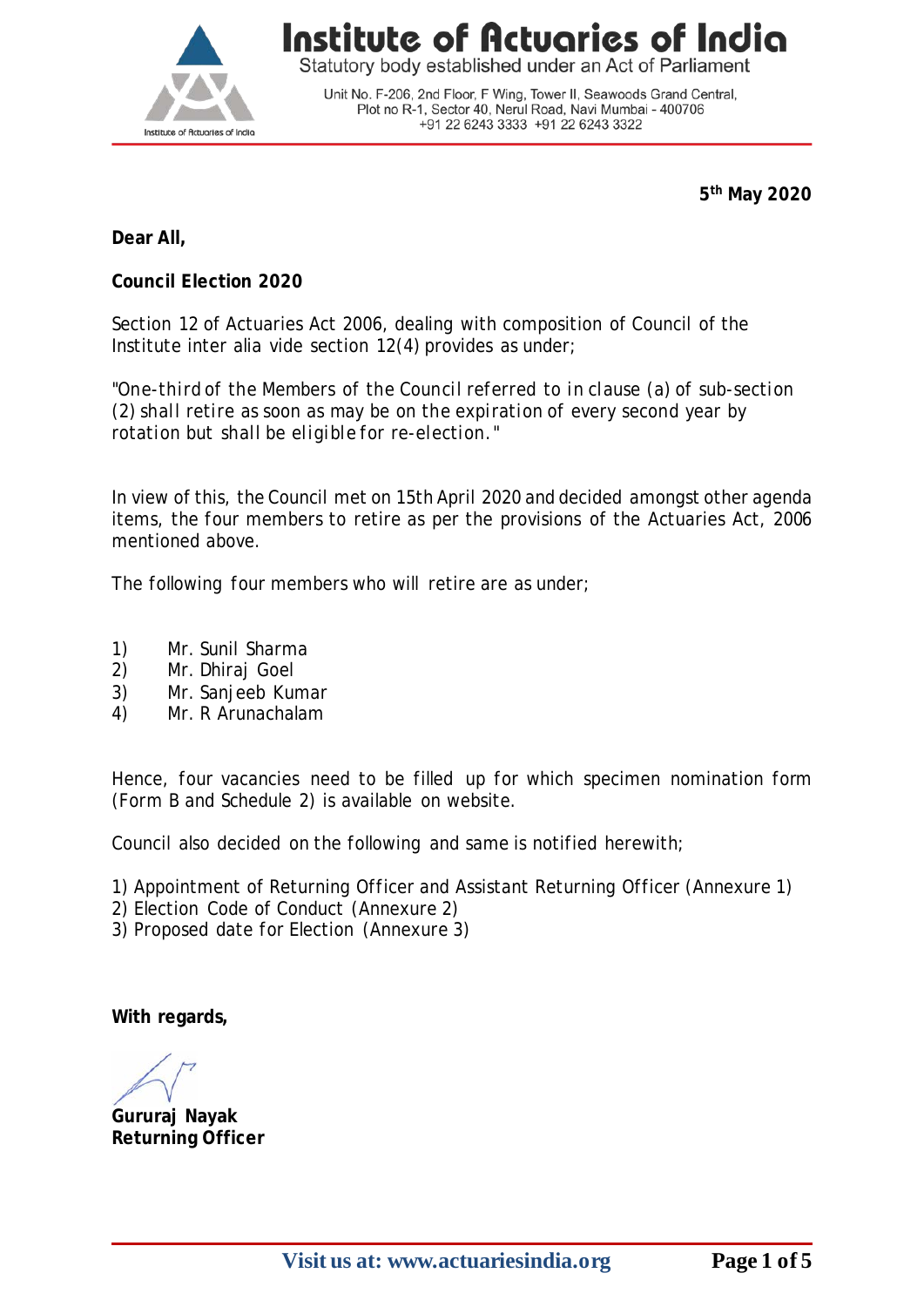

Statutory body established under an Act of Parliament

Unit No. F-206, 2nd Floor, F Wing, Tower II, Seawoods Grand Central, Plot no R-1, Sector 40, Nerul Road, Navi Mumbai - 400706 +91 22 6243 3333 +91 22 6243 3322

**Annexure 1**

#### **Appointment of Returning Officer and Assistant Returning Officers (as approved by Council on 15 04 2020)**

In accordance with Rule 2(d) of the Actuaries (Election to the Council) Rules, 2008, the Council of the Institute of Actuaries of India in its meeting held on 15 04 2020 designated Head Operations, Mr. Gururaj Nayak as "Returning Officer" for the purpose of conduct of election to the Council 2020.

Further, in terms of Rule 23 of the Rules ibid, the Council appointed Compliance Officer, Mr. Yogesh Pandit and Manager-Accounts, Mr. Ravindra Mastekar and as Assistant Returning Officers to assist the Returning Officer, Mr. Gururaj Nayak during the election process. The Council as per Rule 26(2) also authorized the Returning Officer to delegate any of the duties to be performed by him under above mentioned Rules to the Assistant Returning Officers, as he may deem fit.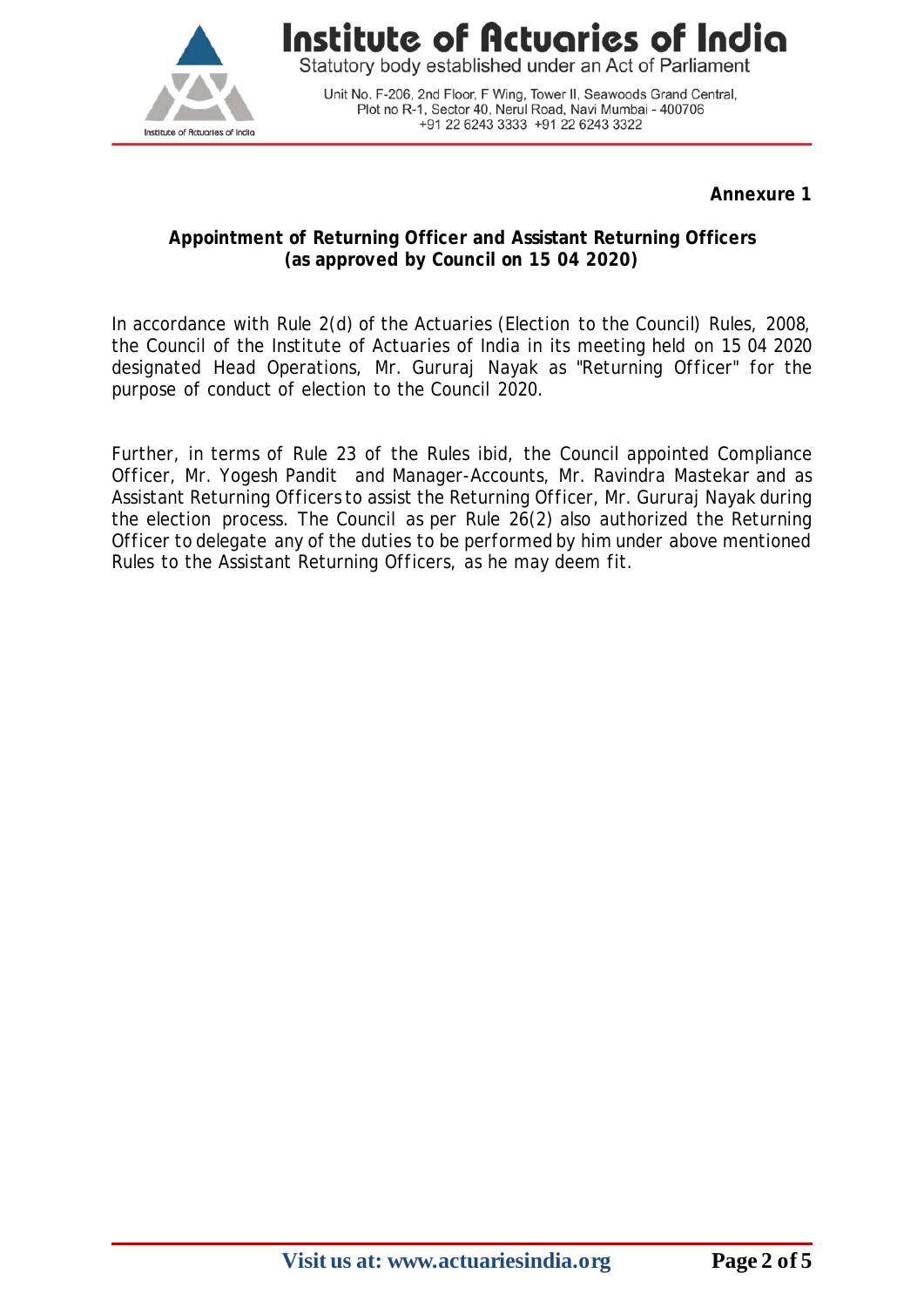

Statutory body established under an Act of Parliament

Unit No. F-206, 2nd Floor, F Wing, Tower II, Seawoods Grand Central,<br>Plot no R-1, Sector 40, Nerul Road, Navi Mumbai - 400706 +91 22 6243 3333 +91 22 6243 3322

**Annexure 2**

#### **Election Code of Conduct (as approved by Council on 15 04 2020)**

**(1)**The following code of conduct is to be followed by the members during election:

(a)Canvassing is a component of democratic process of which election is one. The canvassing, therefore, has to be left to be decided by the candidate to be done or not. However "Ethics and Good conduct" is expected of members while canvassing.

While canvassing members should ensure that the canvassing is done in a manner which should be considered conforming to high standards of ethics and good conduct. In particular it needs to be emphasized that canvassing by whatever means should not be given negative impression about others. A manifesto is to be issued by a member in relation to the election which shall conform to the following requirements in the interest of maintaining dignity of the election:

- (i) A manifesto shall contain information regarding the member and shall not make any reference directly or indirectly to any other member.
- (ii) The information which a member may furnish in a manifesto regarding himself shall not differ in any material respect from the information furnished by the Institute to the voters. A member may, however, include in such manifesto, any additional information not contained in the information furnished by the Institute.
- (iii) A manifesto issued shall neither contain any appeal to the voters on the basis of caste or communal, religious, regional or sectional lines nor any tall claim.
- (iv) The distribution of a manifesto shall be restricted only to members of the Institute.
- (v) A certified copy of such manifesto shall be sent to the Returning Officer by speed post or Registered Post or through a messenger within 15 days of its issue.
- (vi) While a member may repeat, in any form the manifesto issued as mentioned above without changing its contents, he shall not issue more than one manifesto or
- (vii) A member shall not adopt any of the following practices with regard to the election to the Council namely:- √ bribery, that is to say any gift, offer or promise of any gifts or gratification to any person by a member or any other person with his connivance, with the object directly or indirectly of inducing a member to contest or not to contest as a member at an election or rewarding him for act or omission or

√ inducing to withdraw his membership nomination to the Council or rewarding such withdrawal or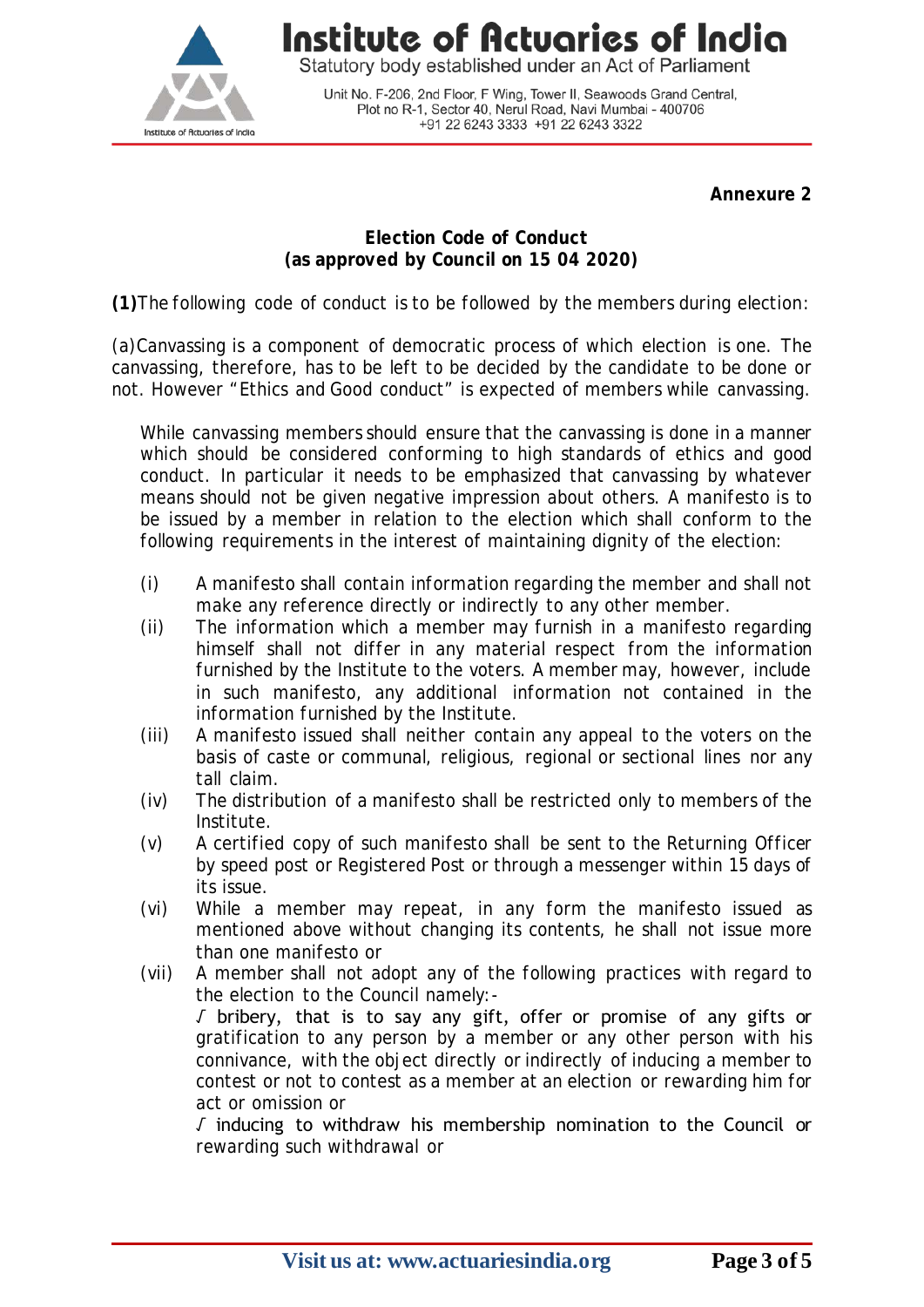

Unit No. F-206, 2nd Floor, F Wing, Tower II, Seawoods Grand Central, Plot no R-1, Sector 40, Nerul Road, Navi Mumbai - 400706 +91 22 6243 3333 +91 22 6243 3322

√ inducing a voter to vote or not to vote at an election or as a reward for act or omission.

(b) The member contesting the election should not incur expenditure in excess of an amount of Rs.10,000/- (Rupees ten thousand only). Every such member shall file complete account of expenses incurred for the election within 15 days from the declaration of results of election to the Council.

This election code of conduct shall be followed by the members, his authorized agent during election to the Council.

**2.**The list of members as on 1st April 2020 will be placed on the website of the Institute. In case members require such list, the same will be supplied by the Institute on demand in hard copy at a price of Rs.50/- and in soft copy free of charge.